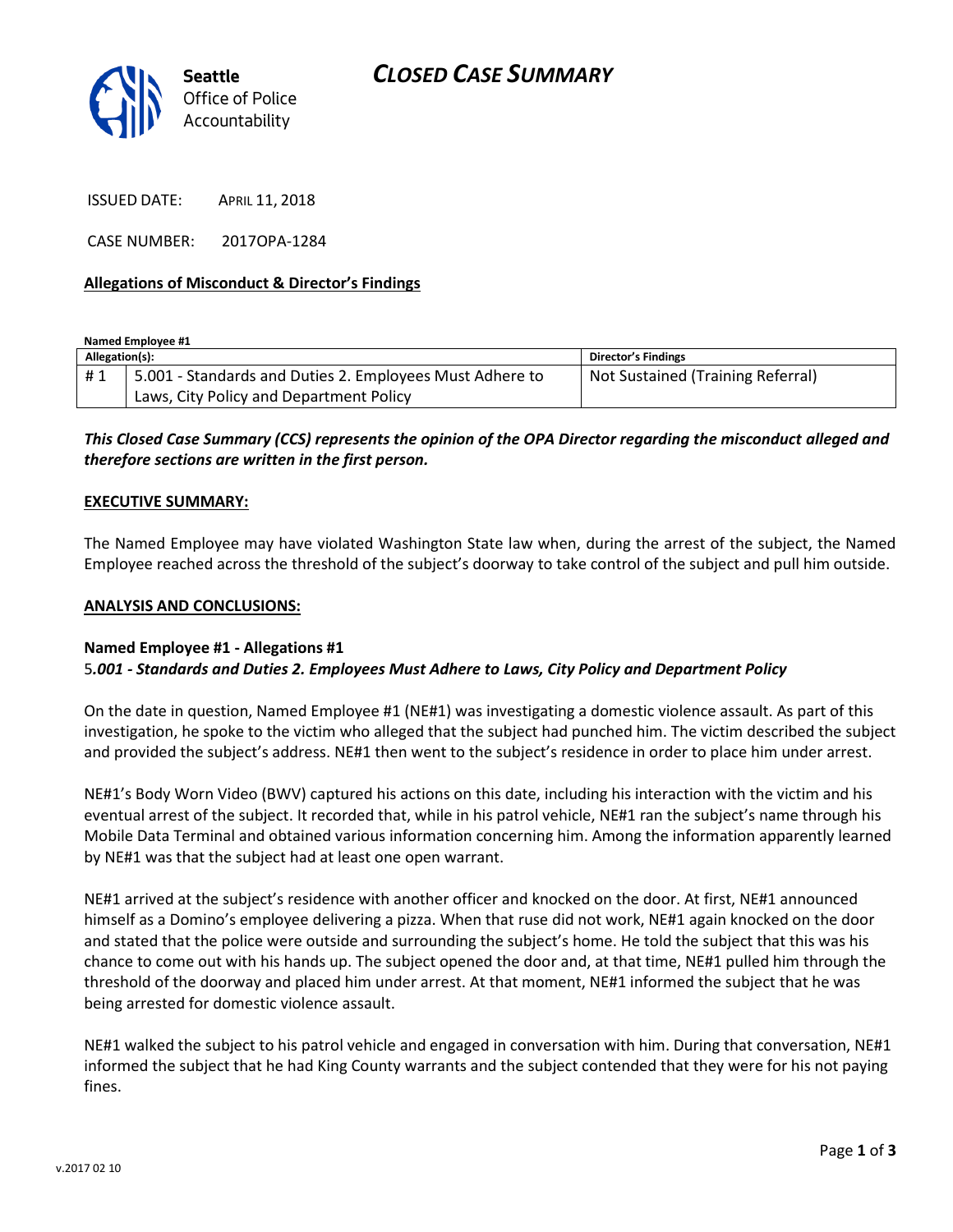



OPA CASE NUMBER: 2017OPA-1284

NE#1 documented this incident in a General Offense Report. In that report, NE#1 recounted his conversation with the victim and his learning of the subject's name, description, and arrest. He further memorialized that when he searched records concerning the subject, that search returned an open felony warrant. The warrant was issued for the subject's failure to comply with the conditions of his release. It was only extraditable for Douglas, Chelan, Grant, and Okanogan counties. However, in his report, NE#1 wrote that he "immediately arrested [the subject] for assault" and did not state that the arrest was premised on the open warrant. Moreover, in the arrest screening report completed by NE#1's sergeant, the sergeant explicitly indicated that it was *not* a warrant arrest.

Approximately six days after the incident, NE#1's supervisor, who had initially screened the arrest, filed an OPA complaint alleging that NE#1 crossed the threshold of the subject's residence to arrest him in violation of law and policy. The sergeant indicated that NE#1 recognized that he had made an error after reviewing his BWV and noted his belief that NE#1 did not know that his actions were potentially unlawful. The sergeant indicated that he counseled NE#1 and explained caselaw and policy, and stated that a PAS entry would "be forthcoming regarding this matter."

During its investigation, OPA reviewed NE#1's General Offense Report, the sergeant's OPA complaint, NE#1's BWV, and the relevant case law.

OPA further interviewed NE#1. At that interview, NE#1 stated that while he initially believed that his conduct violated the rights of the subject, after further review he had changed his mind. He stated that the fact that he had a warrant allowed him to enter the residence to effectuate the arrest of the subject and, thus, these actions did not violate either federal or Washington State law.

SPD Policy 5.001-POL-2 requires that Department employees adhere to laws, City policy, and Department policy. Here, if NE#1 arrested the subject without a legal basis to do so, he would have violated this policy.

As a threshold matter, pulling the subject from his residence absent a valid warrant would have been unlawful. *See State v. Holeman*, 103 Wn. 2d 426, 693 P.2d 89 (1985). NE#1 appears to agree with this. NE#1's reporting from the date in question indicated that the arrest was effectuated based on probable cause to believe that the subject had committed an assault, not due to the open warrant. Notably, as indicated above, the sergeant explicitly indicated that this was not a warrant arrest.

At his OPA interview, however, NE#1 newly asserted that the arrest was justified based on the existence of a felony arrest warrant. As such, even though this was admittedly not the stated reason for why he took the subject into custody (as indicated by both his General Offense Report and BWV), he asserted that the arrest was legally supported. NE#1 is largely correct. As a general matter, a felony arrest warrant would have allowed him to enter the subject's home and to take the subject into custody.

However, this does not change the fact that NE#1's original stated basis for his conduct at the time was unlawful. I further note that this is the second time in the span of months that I have evaluated a potential unlawful search and seizure perpetrated by NE#1 (*see* OPA case number 2017OPA-0990). Perhaps the issue is that the Department is simply not providing sufficient training in this area. This was a concern raised in a recent OPA Management Action Recommendation (*see* OPA case number 2017OPA-1132). It could also be that NE#1 is not thoughtfully approaching these situations and is instead acting without considering the legal basis for doing so and the potential downstream